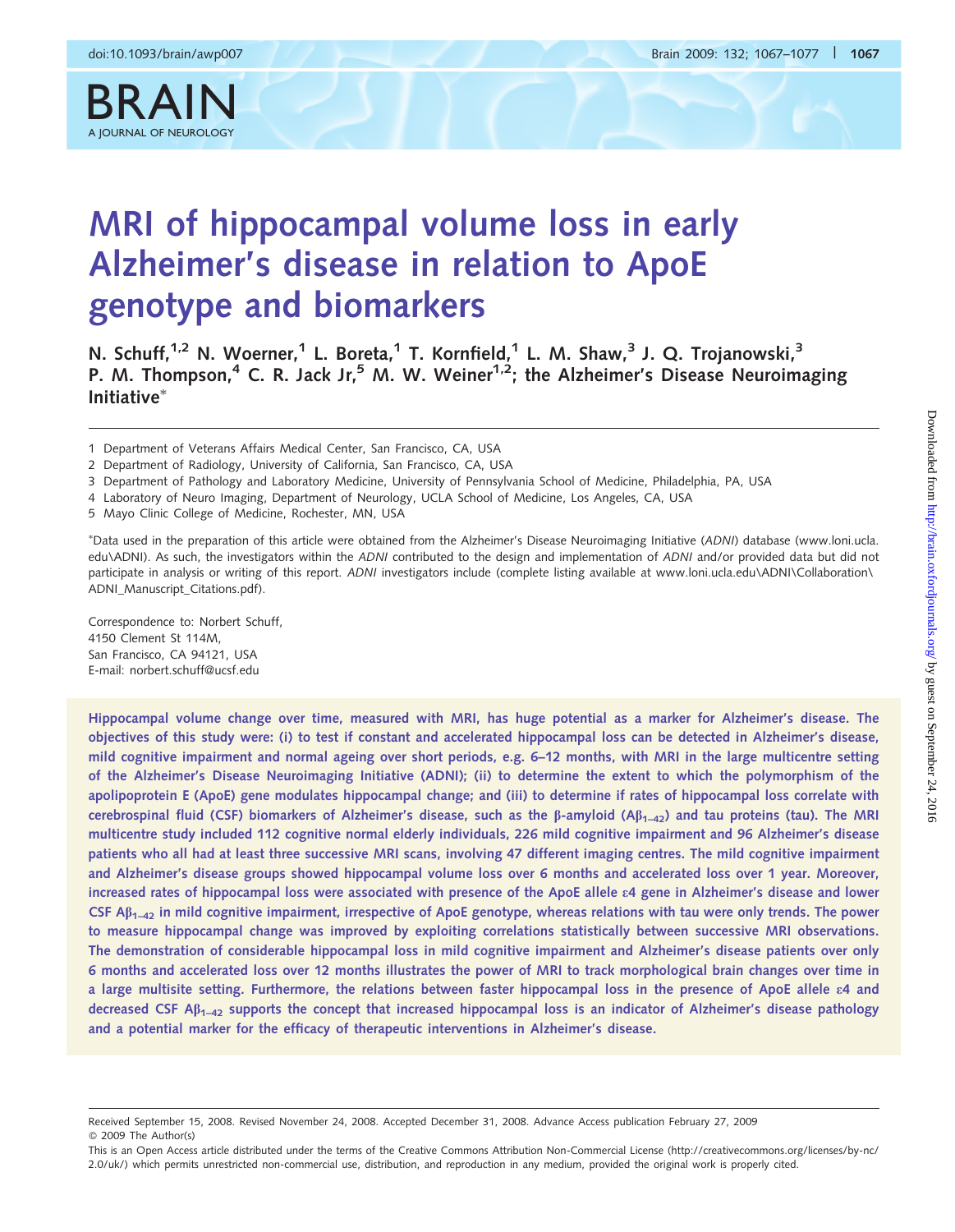Keywords: MRI; mild cognitive impairment; ageing; human brain mapping; hippocampus

Abbreviations: ADAS-Cog = Alzheimer's disease Assessment Scale-Cognitive Subscale; ADNI = Alzheimer's Disease Neuroimaging Initiative; ApoE = apolipoprotein E; CDR = Clinical Dementia Rating; CSF = cerebrospinal fluid

### Introduction

Alzheimer's disease is the most common cause of dementia and a growing health problem globally, affecting 20% of the population over 80 years of age (Ferri et al., 2005). Currently, the definite diagnosis of Alzheimer's disease can only be made through autopsy to find the pathological hallmarks of the disease, microscopic amyloid plaques and neurofibrillary tangles. The development of biomarkers that can reliably indicate presence of the disease at the earliest possible stage is therefore an important public health goal. Macroscopically, Alzheimer's disease is associated with progressive brain tissue loss (Braak and Braak, 1998), which MRI can non-invasively visualize to some extent in-vivo (Thompson et al., 2007). Not surprisingly, MRI has attracted considerable interest as a tool to identify Alzheimer's disease biomarkers.

Histological studies have shown that the hippocampus is particularly vulnerable to Alzheimer's disease pathology and already considerably damaged at the time clinical symptoms first appear (Braak and Braak, 1998). The hippocampus has therefore become a primary target of MRI studies in Alzheimer's disease. In agreement with histological findings, longitudinal MRI studies have shown increased rates of hippocampal volume loss in Alzheimer's disease (Jack Jr et al., 2000, 2008b; Du et al., 2004; Jack et al., 2004; Fox et al., 2005; Hashimoto et al., 2005; van de Pol et al., 2005) and mild cognitive impairment (MCI, a transitional stage to Alzheimer's disease that may define a window for effective therapeutic intervention) (Jack et al., 2005; van de Pol et al., 2007), in comparison to normal ageing. Several MRI studies also found that the apolipoprotein E gene allele  $\varepsilon$ 4 (ApoE4), a major risk factor for Alzheimer's disease, is associated with higher rates of hippocampal loss (Moffat et al., 2000; Jack Jr et al., 2008b; van de Pol et al., 2007), though the mechanism behind the ApoE4 induced variations remains obscure. Longitudinal MRI studies at multiple time-points further indicate that brain loss in general (Chan et al., 2003; Carlson et al., 2008) and hippocampus loss in particular (Ridha et al., 2006; Jack et al., 2008c) accelerate in patients with MCI and Alzheimer's disease though the specific trajectory of change remains unknown. To link MRI observations of hippocampal loss more firmly to the presence of Alzheimer's disease pathology, there has also been growing interest in using MRI together with biochemical markers of Alzheimer's disease in CSF, such as the proteins of tau (indicative of tangle formation) and amyloid  $\mathsf{A}\beta_{1-42}$  (a major component of amyloid plaques) (Clark et al., 2008). Lastly, clinical trials of Alzheimer's disease and mild cognitive impairment have used the progression of hippocampal loss as a potential surrogate for the efficacy of therapeutic interventions (Jack Jr et al., 2003, 2008b).

Despite many promising results, several technical issues in measuring hippocampal disease progression remain unresolved, such as data variability due to non-uniform acquisition and image restoration processing. In this study, MRI was performed using

uniform imaging sequences and a centralized setup for quality control and image restorations (Jack et al., 2008a). Furthermore, the vast majority of longitudinal MRI studies were carried out over a period of at least 1 year or much longer to ensure that the accumulated hippocampal loss exceeded the incurred measurement errors. Most studies were also performed at a single site to avoid site-to-site variations in MRI. However, studies over a long period at a single research centre represent a 'best-case' scenario, which can rarely be achieved in large studies, such as clinical trials, involving several hundred subjects. The power of MRI to measure hippocampal loss, especially acceleration, over short periods and in a multisite setting remains to be determined. Another issue is that many MRI investigations of biological effects on hippocampal change involved only a small number of subjects, especially those which involved CSF biomarkers, raising concerns about the generalization of the findings. Lastly, few studies so far reported findings of hippocampal changes, ApoE and CSF biomarkers together (Hampel et al., 2005; de Leon et al., 2006; Fjell et al., 2008). Although it was found that CSF biomarker levels and the ApoE profile are associated with morphometric changes in the hippocampus, the extent to which each factor independently contributes to the progression of hippocampal changes has not been investigated.

The ongoing Alzheimer's disease Neuroimaging Initiative (ADNI) study has been designed to address these issues (Mueller et al., 2005) (see also<http://www.loni.ucla.edu/ADNI> and<http://> www.ADNI-info.org). The ADNI is a large multisite longitudinal MRI and FDG-PET (fluorodeoxyglucose positron emission tomography) study of 200 cognitively normal (normal) elderly controls, 400 subjects with MCI and 200 patients diagnosed with Alzheimer's disease. At the time of writing this report, data collection for the ADNI project is still in progress. Here, we report an initial analysis of rates of hippocampal loss in 498 subjects, who completed three successive MRI scans and clinical evaluations at baseline, 6 and 12 months, involving 47 MRI sites.

Our main objectives in this study were: first, to determine if the rigorous methods of the ADNI to control site-to-site variations in MRI allow the detection of hippocampal change, including acceleration, over a short period, e.g. 6–12 months; second, to determine the extent to which the ApoE genotype modulates rates of hippocampal loss; and third, to test if rates of hippocampal loss correlate with CSF biomarkers.

# Methods

Data used in the preparation of this article were obtained from the ADNI database (www.loni.ucla.edu\ADNI). The ADNI was launched in 2003 by the National Institute on Aging (NIA), the National Institute of Biomedical Imaging and Bioengineering (NIBIB), the Food and Drug Administration (FDA), private pharmaceutical companies and nonprofit organizations, as a \$60 million, 5-year public–private partnership. The primary goal of ADNI has been to test whether serial MRI,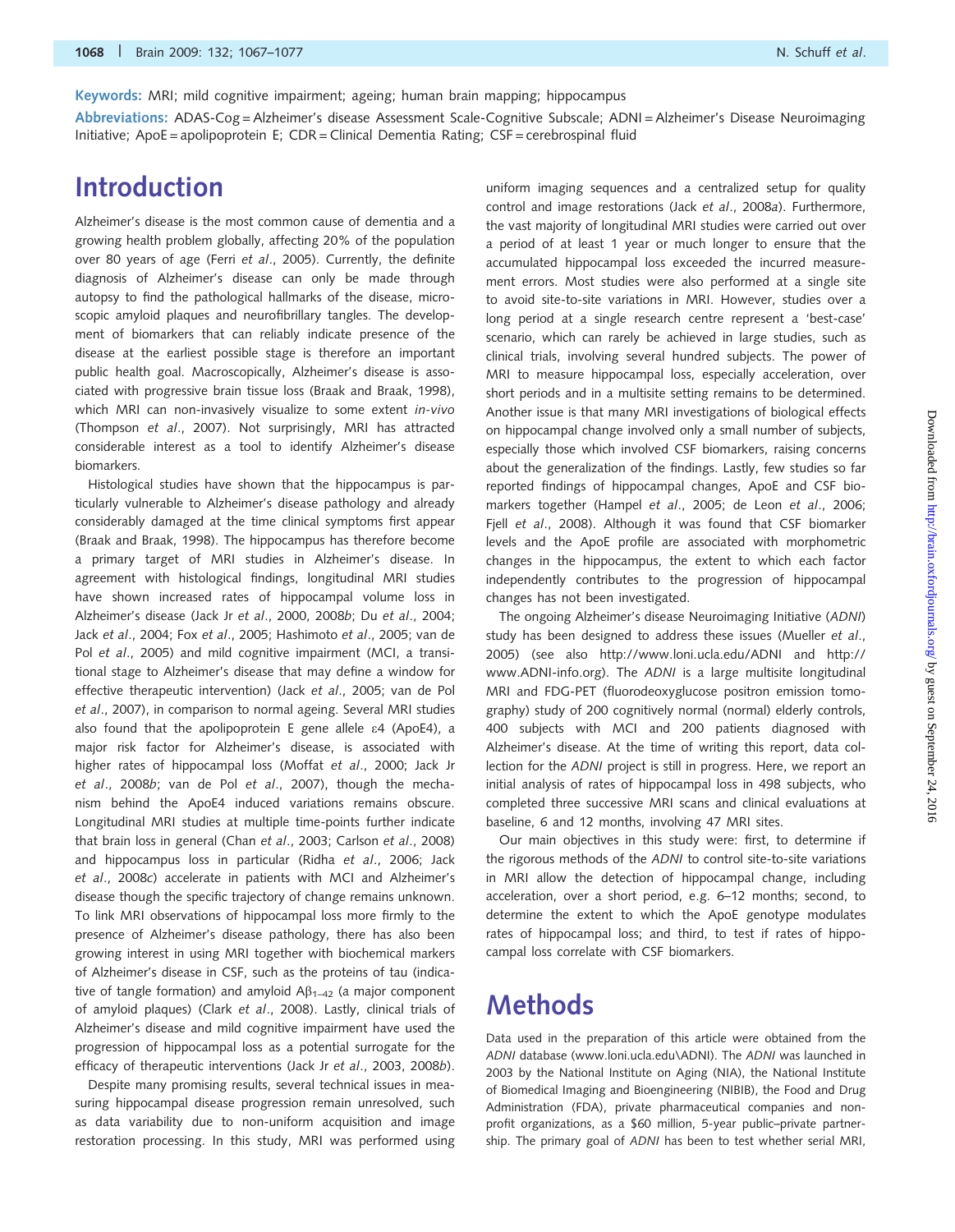positron emission tomography (PET), other biological markers and clinical and neuropsychological assessment can be combined to measure the progression of MCI and early Alzheimer's disease. Determination of sensitive and specific markers of very early Alzheimer's disease progression is intended to aid researchers and clinicians to develop new treatments and monitor their effectiveness, as well as lessen the time and cost of clinical trials. The Principle Investigator of this initiative is Michael W. Weiner, MD, VA Medical Center and University of California, San Francisco. ADNI is the result of efforts of many co-investigators from a broad range of academic institutions and private corporations, and subjects have been recruited from over 50 sites across the US and Canada. For up-to-date information see www.adni-info.org.

#### **Subjects**

The study reported here involved 498 subjects who had MRI scans at baseline, 6 and 12 months (0–6–12 m) and hippocampal volume change measured. Of those subjects, 11 were excluded because they had lumbar puncture procedures within  $<$ 10 days prior to their MRI (a protocol violation), which may have induced artificial volume changes of the brain. The MRI data of an additional 38 subjects were excluded for technical reasons, such as major hardware upgrades during the study (at two sites), miscalibration of image resolution or failure to register images to a brain template for tracing the hippocampus. At the end, 127 normal, 226 MCI and 96 Alzheimer's disease subjects were considered. The main demographical and clinical data of this group are summarized in Table 1. Consent was obtained according to the Declaration of Helsinki (Br Med J 1991; 302: 1194) and the Ethical Committees of each Institution in which the work was performed approved the study.

All subjects underwent thorough clinical and cognitive assessments at the time of each of their MRI scans. Each subject's cognitive evaluation included: (i) the Mini-Mental State Examination (MMSE) (Folstein et al., 1975) to provide a global measure of mental status; (ii) the Alzheimer's disease Assessment Scale-Cognitive Subscale (ADAS-Cog) (Mohs et al., 1997), which is the most used cognitive assessment battery in clinical dementia trials; and (iii) the Clinical Dementia Rating (CDR) sum-of-boxes scale (sum of individual CDR scales) (Morris, 1993) to stage severity of dementia. All subjects were also examined for depression using the Geriatric Depression Scale (GDS) questionnaire (Yesavage et al., 1982), in which subjects are asked to respond to 30-items with 'yes' or 'no' in reference to how

they felt over the past week. More details about all the tests can be found on the ADNI website www.loni.ucla.edu/ADNI.

The normal subjects had on average MMSE scores of 29.1 $\pm$ 0.9, ADAS-Cog scores of 6.1 $\pm$ 3.3, CDR sum of boxes scores of 0 $\pm$ 0.1 and GDS scores of  $0.8 \pm 1.3$ . The MCI subjects had mild memory complaints, but had no symptoms of dementia. On average, they had MMSE scores of  $26.9 \pm 1.8$ , ADAS-Cog scores of  $11.6 \pm 4.5$ , CDR sum of boxes scores of  $1.6 \pm 0.9$  and GDS scores of  $1.5 \pm 1.3$ . All Alzheimer's disease patients met NINCDS/ADRDA criteria for probable Alzheimer's disease (McKhann et al., 1984). On average, they had MMSE scores of 23.3 $\pm$ 1.9 and ADAS-Cog scores of 17.9 $\pm$ 5.6, CDR sum of boxes scores of  $4.4 \pm 1.5$  and GDS scores of  $1.7 \pm 1.3$ . As such, these patients would be considered as having mild to moderate, but not severe Alzheimer's disease and no depression.

All subjects had their blood ApoE genotype determined. In addition, two-third of the subjects had lumbar puncture procedures performed for the collection of specific Alzheimer's disease biomarkers. The determinations of ApoE and biomarkers were performed by Drs Leslie Shaw and John Trojanowski of the ADNI Biomarker Core at the University of Pennsylvania School of Medicine, which collects and banks biological samples (DNA, blood, urine and CSF) from all participating sites, and conducts studies of selected Alzheimer's disease biomarkers, including total tau (t-tau), hyperphosphorylated tau (p-tau),  $\beta$ -amyloid-1-42  $(A\beta_{1-42})$ , isoprostanes and homocysteine levels (Shaw et al., 2007; Vanderstichele et al., 2008; Shaw et al., 2009) (see<http://> www.adni-info.org/for more details).

Detailed exclusion criteria, e.g. regarding concomitant cerebral vascular disease or concurrent use of psychoactive medications, can be found in the ADNI protocol (page 29,<http://www.adni> info.org/images/ stories/Documentation/adni\_protocol\_03.02.2005\_ss.pdf). Briefly, subjects were excluded if they had any significant neurological disease other than incipient Alzheimer's disease, any history of significant brain lesions or head trauma, or psychoactive medication use (including antidepressants, neuroleptics, chronic anxiolytics or sedative hypnotics, etc.).

### MRI acquisition and pre-processing

All subjects had MRI at 1.5T. The data were collected at multiple ADNI sites using a standardized MRI protocol [\(http://www.loni.ucla.edu/](http://www.loni.ucla.edu/) ADNI/Research/Cores/index.shtml), which was developed after a major effort evaluating and comparing 3D  $T_1$ -weighted sequences for morphometric analyses (Jack et al., 2008a). In this study, the MRI data came from 47 centres. Details of MRI acquisition and

|  |  | Table 1 Group demographics and clinical data at baseline |  |  |  |  |  |
|--|--|----------------------------------------------------------|--|--|--|--|--|
|--|--|----------------------------------------------------------|--|--|--|--|--|

| <b>Measures</b>               | Normal         | Mild cognitive impairment | Alzheimer's disease | P-value                |
|-------------------------------|----------------|---------------------------|---------------------|------------------------|
| $\mathsf{n}$                  | 127            | 226                       | 96                  | <b>NA</b>              |
| Women (%)                     | 48             | 38                        | 47                  | <b>NS</b>              |
| Age (years)                   | $76.3 + 5.1$   | $75.0 + 7.1$              | $75.8 + 6.6$        | <b>NS</b>              |
| MMSE <sup>a</sup>             | $29.1 \pm 0.9$ | $26.9 + 1.8$              | $23.3 \pm 1.9$      | < 0.001                |
| $ADAS-Cogb$                   | $6.1 \pm 3.3$  | $11.6 + 4.5$              | $17.9 + 5.6$        | < 0.001                |
| CDR Sum-of-boxes <sup>c</sup> | $0 \pm 0.1$    | $1.6 \pm 0.9$             | $4.4 \pm 1.5$       | < 0.001                |
| GDS <sup>d</sup>              | $0.8 + 1.3$    | $1.5 + 1.3$               | $1.7 + 1.4$         | $< 0.001$ <sup>*</sup> |
| ApoE4 carriers (%)            | 26             | 52                        | 67                  | < 0.001                |

a Mini-Mental State Examination; range 0–30 points.

b Alzheimer's disease Assessment Scale—Cognitive Subscale; range 0–70 points.

c Clinical Dementia Rating Scale; range 0–18 points.

d Geriatric Depression Scale; range 0–15 points.

Significant difference in GDS scores between normal and mild cognitive impairment or Alzheimer's disease.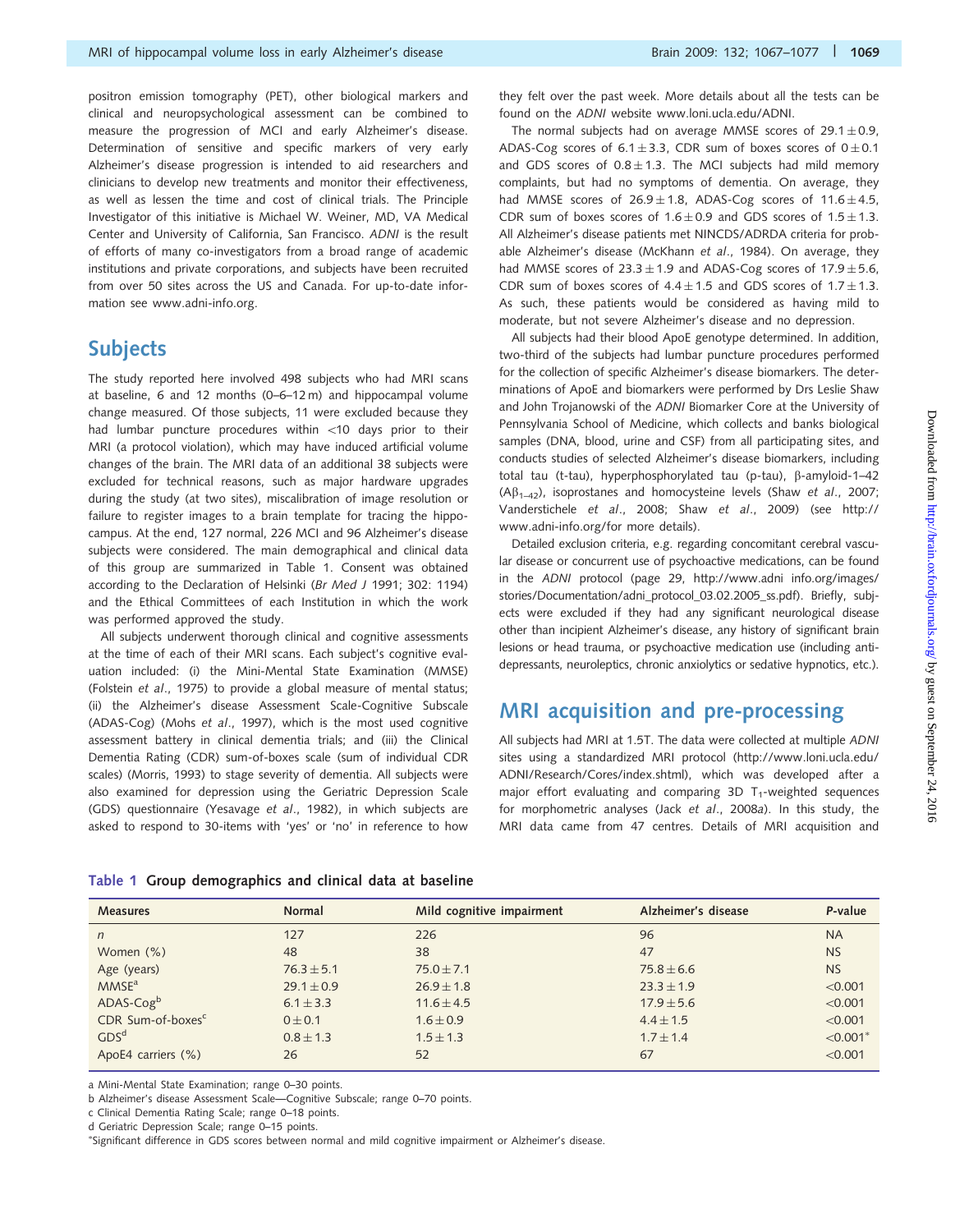processing are described in several publications (Leow et al., 2006; Jack et al., 2008a). Briefly, for each subject, two  $T_1$ -weighted MRI scans were collected using a sagittal volumetric magnetization prepared rapid gradient echo (3D MP-RAGE) sequence with the following acquisition parameters: echo time (TE) of 4 ms, repetition time (TR) of 9 ms, flip angle of 8°, acquisition matrix size of  $256 \times 256 \times 166$ in the x-, y- and z-dimensions with a nominal voxel size of  $0.94 \times 0.94 \times 1.2$  mm. The ADNI MRI quality control centre at the Mayo Clinic (Rochester, MN, USA) selected the MP-RAGE image with higher quality based on standardized criteria (Jack Jr et al., 2008b). To enhance the standardization across MRI sites and scanner platforms, each site used the same customized imaging sequence for volumetric brain morphometry, which was developed and tested on phantoms and on 137 subjects during the preparation phase of the ADNI study. Second, each subject scan was accompanied by a scan of a custom built phantom that was centrally evaluated for signal-tonoise and geometrical fidelity to ensure performance of the MRI scanners remained within a specific tolerance limit. More details about MRI standardization in the ADNI study can be found in reference (Jack et al., 2008a). Furthermore, system specific corrections of certain image artefacts were performed centrally at the Mayo Clinic. The corrections included: (i) a 'B1-Field correction' to adjust for inhomogeneity of image intensity induced by non-uniform radiofrequency (RF) excitation using B1 calibration scans, (ii) 'N3 bias field correction' to further reduce intensity inhomogeneity caused by non-uniform sensitivity of the receiver coils, (iii) a geometrical distortion correction to offset non-linearity in frequency encoding of magnetic field gradients and (iv) global geometrical scaling, based on phantom measurements that accompanied every subject's MRI scan to adjust for gradient calibration errors and drifts.

#### Hippocampal volume estimation

Tracing of the anatomical boundaries of the left and right hippocampus was performed using a semi-automated brain mapping method based on a high-dimensional fluid transformation algorithm (Christensen et al., 1997), which combines a coarse and then a fine transformation of a carefully marked hippocampal MRI template from a reference brain to match the target images of each subject. A commercially available version of the algorithm was used (Medtronic Surgical Navigation Technologies, Louisville, CO). To guide the initial transformations, 22 control points are manually placed as rough local landmarks for hippocampal segmentation: one point at the hippocampal head, one at the tail, and four per image (i.e. at the superior, inferior, medial and lateral boundaries) on five equally spaced image slices perpendicular to the long axis of the ipsilateral hippocampus. The last step is repeated for the contralateral hippocampus. Using the landmarks for initial guidance, automated hippocampal segmentation is then performed by the iterative fluid transformation image matching algorithm. The procedure has previously been validated for hippocampal volume measurements in elderly subjects, including mild cognitive impairment and Alzheimer's disease patients (Hsu et al., 2002).

To minimize measurement variability and bias from manually placing the landmarks, a comprehensive procedure for assessing reader reliability was implemented. First, the readers were extensively trained and their reliability was evaluated by having each reader perform twice volume measurements of a 'gold standard' MRI dataset that consisted of 10 randomly selected subjects. To qualify, a reader had to achieve an intraclass correlation coefficient of at least 0.9 for both within and between reader consistencies. Furthermore, reliability of readings was monitored over time by blindly having each reader re-evaluate

randomly selected sets from the 'gold-standard' sets as data processing progressed. The re-evaluations had to be within the 95% confidence limits to qualify. If a reader's performance dropped outside the limits, the last hippocampal markings by this reader were re-processed by a qualified reader. In addition, the disqualified reader had to complete training again to qualify.

#### **Statistics**

We employed a general linear mixed effects model for analysis of the longitudinal data in which the response variable (e.g. hippocampal volume or ADAS-Cog score) is regressed against the explanatory variable (time) separately from within subject correlations. To investigate the benefits of collecting data at more than two time-points, we extended the model by a transitional (i.e. Markov chain) model, in which past observations explicitly influence present measurements. More details are provided in the appendix. Other explanatory variables, e.g. diagnosis, age or ApoE4 profile, were added into the model as appropriate. To determine if the addition of explanatory variables, especially the inclusion of past observations in the Markov chain model, improved explanatory power, we designed paired models (with and without the additional explanatory variable), fitted the models by maximum likelihood (ML) and compared the resulting fits via F-tests. The level of significance was 0.05 for all tests.

To assess site-to-site variations in the MRI data, we bootstrapped the random effects residuals of the fits (i.e. the unexplained withinperson variation and noise) and evaluated differences between the MRI centres by analysis of variance. To reduce the influence of group heterogeneity between centres, we first limited the analysis to mild cognitive impairment patients, which was usually the group with the most completed scans at each centre and second, we augmented bootstrapping by permutation tests.

Sample size calculations for the number of subjects needed in a hypothetical clinical trial of measuring a meaningful drug effect (i.e. slowing of rates of hippocampal loss or change in ADAS-Cog scores) between a treated and placebo group are outlined in the appendix. All statistical calculations were conducted using R (the R Project for Statistical Computing;<http://www.r-project.org/>).

# Results

#### Data at baseline

Demographics and clinical data of the subjects at baseline are summarized in Table 1. The groups were comparable in age (P = 0.2) and sex distribution (P = 0.2, by  $\chi^2$ ), but had markedly different MMSE, ADAS-Cog and CDR scores, as expected (all  $P < 0.001$ ). While mild cognitive impairment and Alzheimer's disease subjects had similar GDS scores ( $P = 0.5$ ), their scores were both markedly higher than those of normal subjects ( $P < 0.001$ ). Mild cognitive impairment and Alzheimer's disease patients also had more than 2-fold higher rates of ApoE4 carriers than the normal subjects (P<0.001, by  $\chi^2$ ). Estimations of hippocampal volumes (in cubic millimetre, left and right averaged) at baseline are listed in Table 2 for each group. As expected, Alzheimer's disease patients had smaller hippocampal volumes than mild cognitive impairment subjects ( $P < 0.0001$ ) and both had smaller volumes than normal subjects ( $P < 0.0001$ ). Smaller baseline volumes were significantly associated with age ( $P < 0.01$ ) in each group.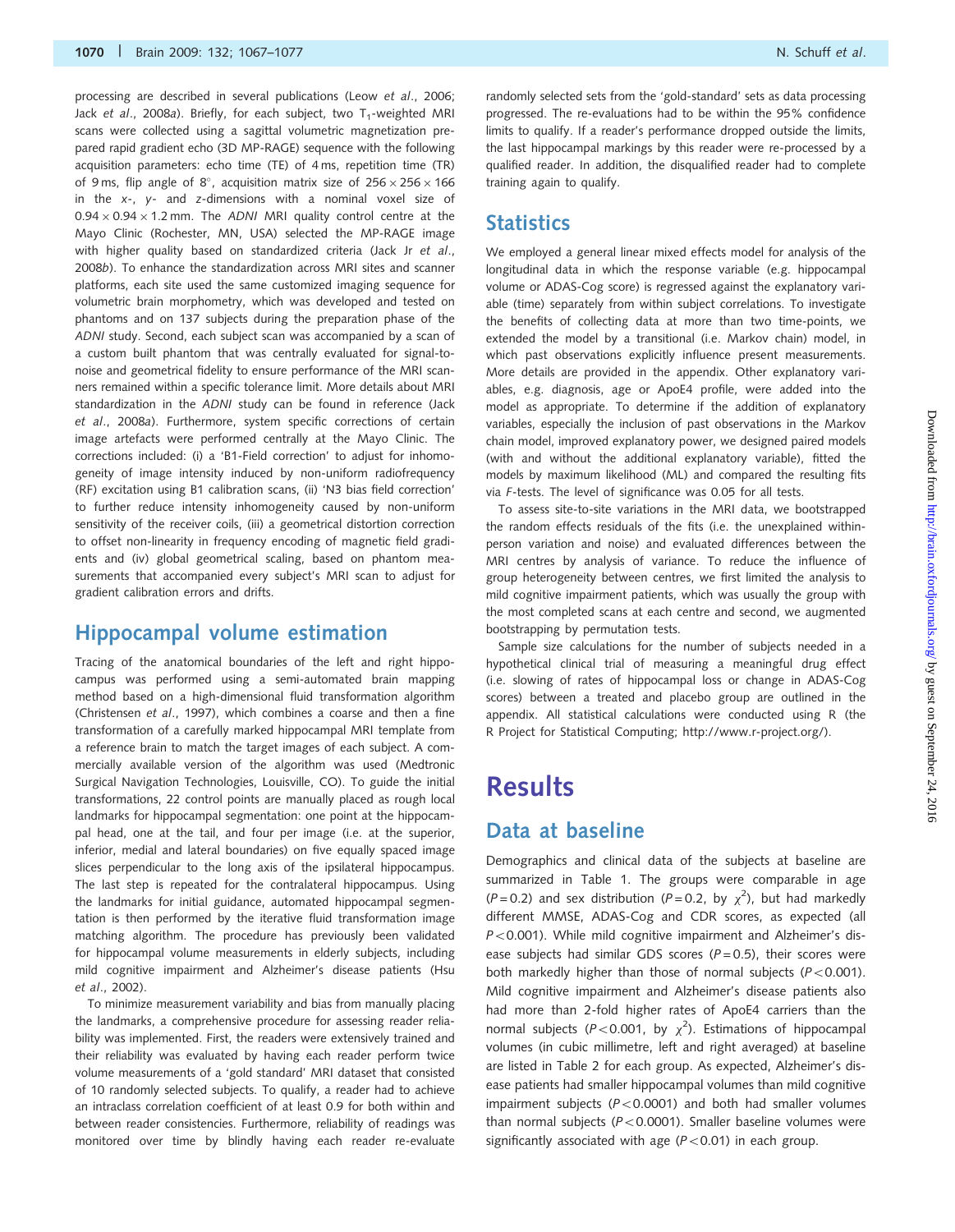|                                  | Normal                                         | Mild cognitive impairment                  | Alzheimer's disease                        |  |  |  |  |
|----------------------------------|------------------------------------------------|--------------------------------------------|--------------------------------------------|--|--|--|--|
| Baseline $\text{[mm}^3$ ]        | $2133 \pm 25$ (279)                            | $1846 \pm 23$ (348)                        | $1631 \pm 34$ (330)                        |  |  |  |  |
| Rates [mm <sup>3</sup> /year]    |                                                |                                            |                                            |  |  |  |  |
| $0-6$ month                      | $-19.7 \pm 17.0$ [-89 to 51] (74)              | $-37.7 \pm 10.6^{\circ}$ [-144 to 74] (63) | $-53.5 \pm 15.6^{\circ}$ [-152 to 62] (59) |  |  |  |  |
| $6-12$ month                     | $-8.3 \pm 21.7$ [-105 to 78] (85)              | $-54.2 \pm 11.8$ [-242 to 82] (60)         | $-91.3 \pm 18.2^{\circ}$ [-207 to 63] (62) |  |  |  |  |
| $6-12$ month <sup>a</sup>        | $-6.7 \pm 18.1$ (74)                           | $-56.1 \pm 9.8^*$ (53)                     | $-93.0 \pm 15.0^*$ (50)                    |  |  |  |  |
| $0-12$ month                     | $-17.3 \pm 10.5$ <sup>#</sup> [-97 to 53] (80) | $-47.5 \pm 6.5$ [-153 to 79] (65)          | $-72.0 \pm 9.0$ [-162 to 50] (56)          |  |  |  |  |
| Percent change/year <sup>b</sup> |                                                |                                            |                                            |  |  |  |  |
| $0-6$ month                      | $-0.9 \pm 0.8$                                 | $-2.0 \pm 0.6^*$                           | $-3.3 \pm 0.9^*$                           |  |  |  |  |
| $6-12$ month                     | $-0.4 \pm 1.0$                                 | $-2.9 \pm 0.6^*$                           | $-5.6 \pm 1.1$ <sup>*</sup>                |  |  |  |  |
| $6-12$ month <sup>a</sup>        | $-0.3 + 0.8$                                   | $-3.0 \pm 0.5^*$                           | $-5.7 + 0.9*$                              |  |  |  |  |
| $0-12$ month                     | $-0.8 + 0.5$ <sup>#</sup>                      | $-2.6 \pm 0.3^*$                           | $-4.4 + 0.6^*$                             |  |  |  |  |

| Table 2 Hippocampal baseline volumes and rates of volume loss by group for different MRI scan intervals |  |  |  |  |  |  |  |  |  |  |  |  |  |  |  |  |
|---------------------------------------------------------------------------------------------------------|--|--|--|--|--|--|--|--|--|--|--|--|--|--|--|--|
|---------------------------------------------------------------------------------------------------------|--|--|--|--|--|--|--|--|--|--|--|--|--|--|--|--|

a Using 0–6 months as prior and a Markov chain model for analysis.

b Percent volume change relative to baseline volume.

 $P$  < 0.0001;  ${}^{#}P$  = 0.005.

Listed are mean $\pm$ SE; max/min rates in square brackets; random effect standard deviation in round brackets.

### Rates of hippocampal volume loss

Differences in rates between the left and right hippocampus were not significant ( $P > 0.2$ ) and therefore the values were averaged. Individual trajectories of hippocampal volume changes as a function of time are depicted in Fig. 1 for one-third of the subjects, randomly selected. The thick solid line in each panel represents the mean change in each respective group. This indicates that Alzheimer's disease patients had on average a smaller hippocampus and greater volume loss over time than normal subjects, whereas mild cognitive impairment patients had intermediate values between Alzheimer's disease and normal. Table 2 lists the estimated rates of hippocampal volume loss (in cublic millimetre/ year) for each group, separately for 0–6 m, 6–12 m and 0–12 m scan intervals. The rates of volume loss are also given in annualized percentage change relative to baseline for comparison with other publications. The rates are adjusted for subject age at baseline. At 0–6 m, hippocampal loss in mild cognitive impairment and Alzheimer's disease was already highly significant  $(P<0.0001)$ , whereas the loss in normal became significant in the 0–12 m interval only ( $P = 0.005$ ). In general, the estimations of hippocampal loss were more robust from measurements over the 0–12 m interval than over 0–6 m and 6–12 m, as indicated by smaller standard errors and correspondingly higher significance levels. For all scan intervals, Alzheimer's disease patients had a markedly higher average rate of hippocampal loss than normal subjects, whereas mild cognitive impairment patients had an intermediate rate between Alzheimer's disease and normal. There was no significant age by atrophy rates interaction for any group. Given the number of subjects in this study, e.g. mild cognitive impairment, the minimum detectable difference in atrophy rates was 25 mm $^3$ /year at 80% power ( $\alpha$ =0.05). Neither baseline volume nor rates were significantly associated with severity of depression  $(P = 0.8)$ .

For comparison, rates derived from an analysis using the Markov chain approach, in which the observations from scan interval 0–6 m were explicitly used to estimate the rates in the



Figure 1 Individual trajectories of hippocampal volume change from one-third of the subjects, randomly selected. The thick black lines indicate the mean trajectory of each group.

6–12 m interval are also listed in Table 2. Compared to the regular analysis of 6–12 m data, the Markov chain approach yielded markedly smaller random variations in addition to smaller standard errors in rates. The inclusion of the 0–6 m data made a significant contribution to the estimation of rates from the 6–12 m data for all groups [normal: likelihood ratio (LR) = 32.7; mild cognitive impairment: LR = 46.7; Alzheimer's disease: LR = 36.3; all  $P < 0.0001$ ].

We further tested whether the rates of hippocampal loss accelerated. The box-and-whisker plots in Fig. 2 depict the change of hippocampal loss between 0–6 and 6–12 m scan intervals by group. In both mild cognitive impairment and Alzheimer's disease patients, the rates of hippocampal loss accelerated ( $P = 0.0001$ ) but not in normal subjects ( $P = 0.2$ ). Based on a quadratic expansion of time in the constant rate model, the hippocampal loss accelerated by  $26.5 \pm 4.5$  mm<sup>3</sup>/year<sup>2</sup> in Alzheimer's disease and  $12.1 \pm 3.2$  mm<sup>3</sup>/year<sup>2</sup> in mild cognitive impairment, equivalent to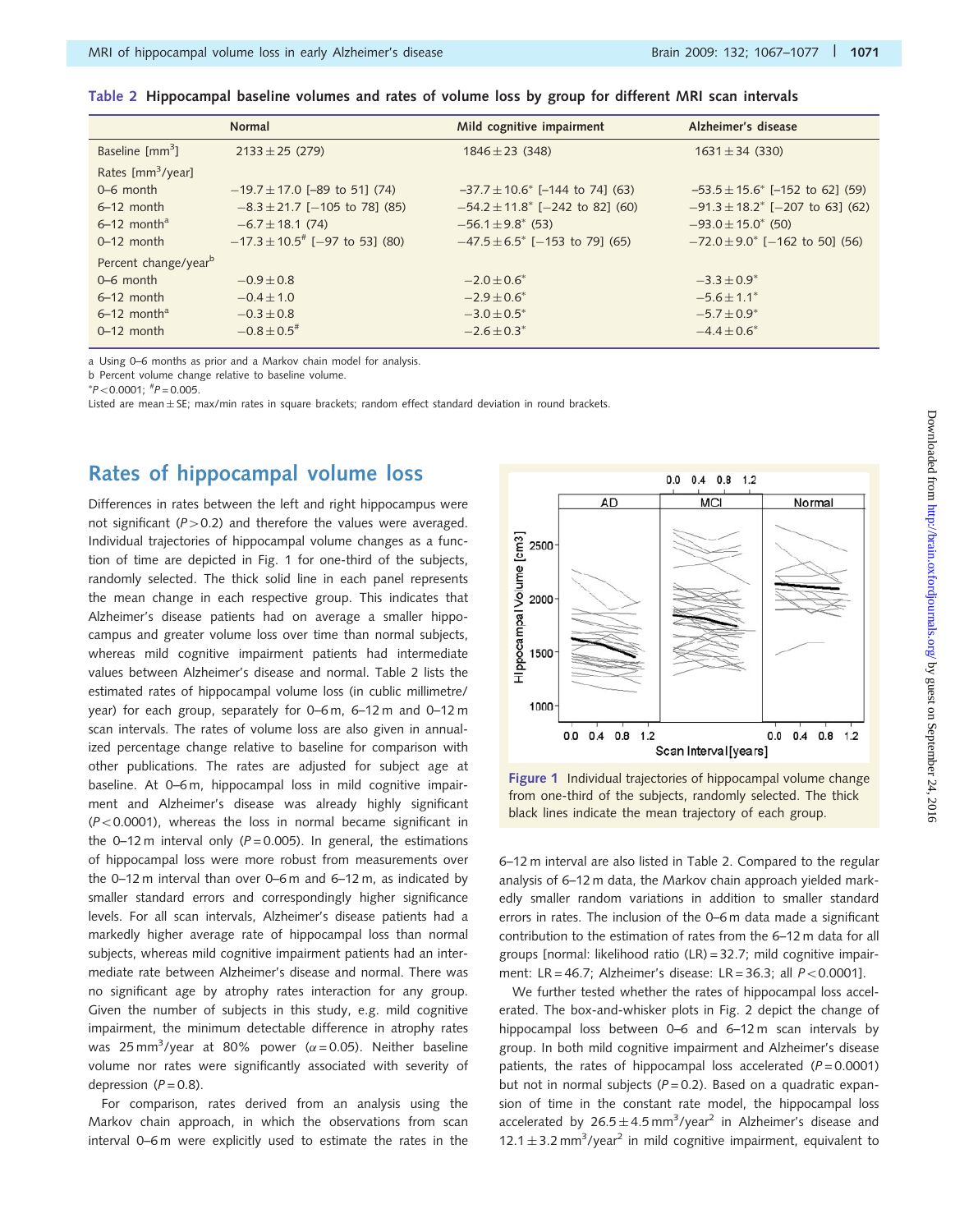



Figure 3 Rates of hippocampal volume loss in carriers and

 $-1.6 \pm 0.2\%$ /year<sup>2</sup> and 0.6  $\pm$  0.2%/year<sup>2</sup>, respectively, relative to baseline volume.

### Correlations between rates of volume loss and cognitive decline

The rates of ADAS-Cog (log transformed) correlated with the rates of hippocampal loss in Alzheimer's disease and mild cognitive impairment patients ( $r = -0.27$ ;  $P = 0.0005$  by Spearman rank). Similarly, the rates of change in MMSE (log transformed) correlated with the rates of hippocampal loss in Alzheimer's disease and mild cognitive impairment patients ( $r = 0.18$ ,  $P = 0.04$  by Spearman rank).

### ApoE profile and modulations of rates of hippocampal loss

The effect of ApoE on rates of hippocampal loss is depicted in Fig. 3. Presence of the ApoE4 gene was generally associated with higher rates of hippocampal loss (LR = 4.4;  $P = 0.03$ ) and smaller baseline volumes (LR = 27.2;  $P < 0.0001$ ). The ApoE4 effect on rates was dominated by Alzheimer's disease patients with ApoE4, who lost on average 23.4 $\pm$ 8.4mm $^3$ /year  $(1.4 \pm 0.5\%/year$  loss relative to baseline volume) more hippocampal volume than patients not carrying ApoE4 (LR = 7.8;  $P = 0.005$ ), irrespective of the severity of cognitive impairments (based on ADAS-Cog). A direct comparison between e3/3 with  $\epsilon$ 3/4 carriers (i.e. excluding those with alleles  $\epsilon$ 2/2,  $\epsilon$ 2/3,  $\epsilon$ 2/4 and e4/4) yielded virtually, the same result. We also explored the dose effect of ApoE4 on hippocampal loss rates by comparing e3/4 and e4/4 carriers (e2/4 carriers were not considered because there were only three) but found no significant effect. Interrelationships between explanatory variables (ApoE, age, ADAS-Cog) for rates of volume loss were weak ( $r < 0.2$  for all). In normal and mild cognitive impairment subjects, ApoE4 was not significantly associated with higher hippocampal loss rates  $(P = 0.9)$ .

### Rates of hippocampal loss and CSF biomarkers concentrations

We also tested if the rates of hippocampal loss are correlated with the concentration of CSF biomarkers  $\mathsf{AB}_{1-42}$ , t-tau and p-tau at baseline on a smaller sample (68 normal, 109 mild cognitive impairment, 53 Alzheimer's disease), whose biomarker data were available at the time of the analysis. The baseline concentrations (in pg/ml) of  $\mathsf{AB}_{1-42}$ , t-tau and p-tau, respectively, were:  $137 \pm 39/119 \pm 59/40 \pm 17$  in Alzheimer's disease;  $159 \pm 54/$  $104 \pm 52/36 \pm 17$  in mild cognitive impairment; and  $211 \pm 54/3$  $70 \pm 30/25 \pm 14$  in control. Overall, higher rates of hippocampal loss were associated with decreased  $AB_{1-42}$  concentration  $(P<0.01)$ . The effect remained significant after accounting for ApoE genotype and level of cognitive impairment. Among the explanatory variables for rates of volume loss,  $AB_{1-42}$  and ApoE were the only ones that had a significant interrelationship  $(r = -0.58)$  with A $\beta_{1-42}$  contributing 1.5 times as much to the variability of hippocampus atrophy rates than ApoE. The link between  $AB_{1-42}$  and hippocampal rates was driven by mild cognitive impairment subjects, who lost on average  $0.3 \pm 0.1$  mm<sup>3</sup>/year hippocampal volume per pg/ml decrease of  $\mathsf{A}\beta_{1-42}$  in CSF (P=0.04), equivalent to  $0.02 \pm 0.01\%$ /year loss relative to baseline volume.

No significant correlation between  $AB_{1-42}$  and MRI was seen in the Alzheimer's disease ( $P = 0.1$ ) or normal group ( $P = 0.5$ ). The regression plots in Fig. 4 depict the relationship between rates of hippocampal loss and  $AB_{1-42}$  concentration, separately by group. Note,  $AB_{1-42}$  concentration is plotted on a logarithmic scale to stabilize the regressions by imposing a more uniform distribution of the A $\beta_{1-42}$  values. In contrast to A $\beta_{1-42}$ , the correlation between CSF t-tau concentrations and hippocampal loss rates was only a trend ( $P = 0.058$ ) and this was limited to Alzheimer's disease patients. There were no significant correlations between CSF p-tau concentrations and hippocampal loss rates in any group.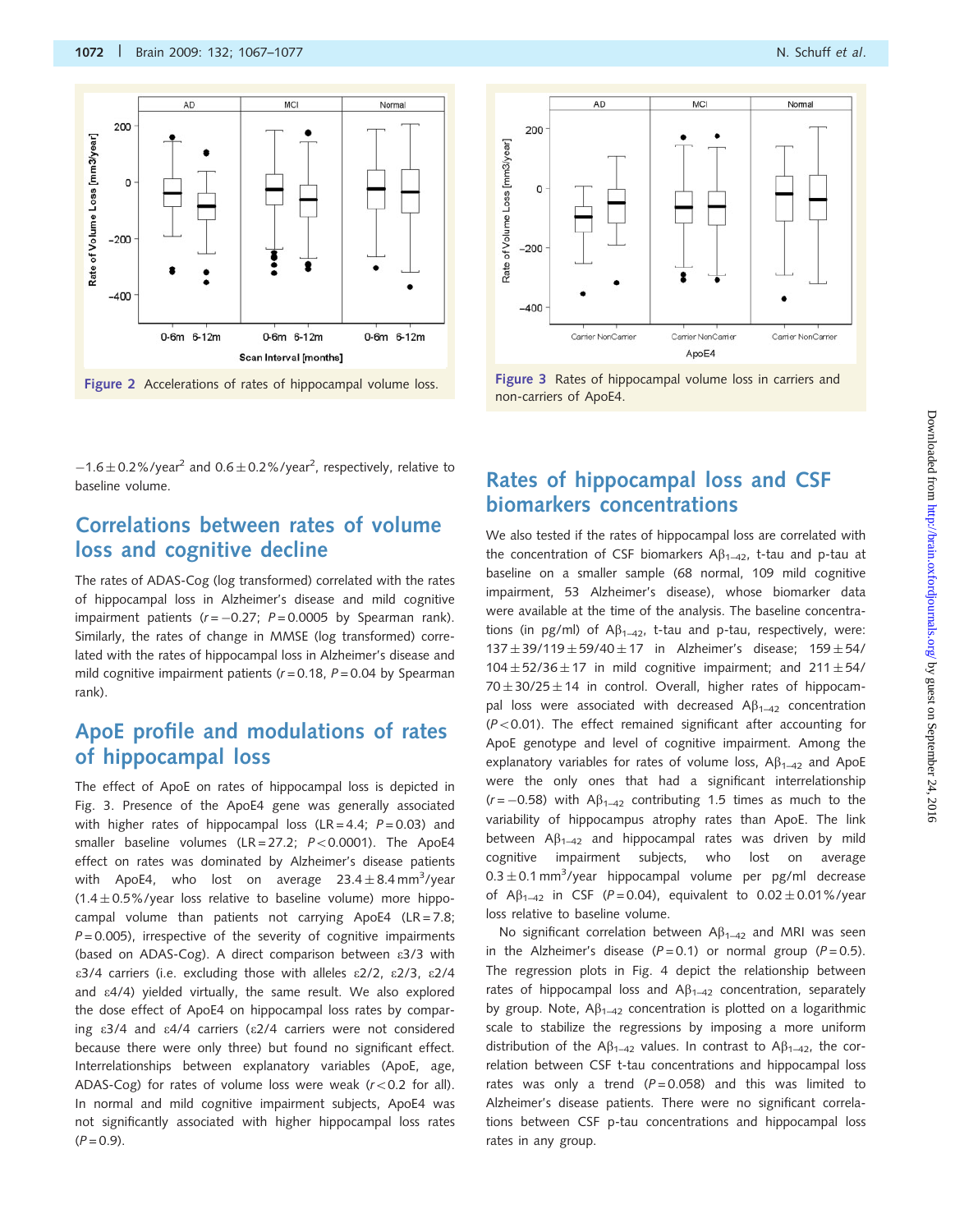

Figure 4 Associations between annual rates of hippocampal volume loss and  $\mathsf{A}\beta_{1-42}$  concentration in CSF.

### Sample size

To determine the power of MRI in detecting effects on hippocampal volume loss over time we estimated the sample size needed in a hypothetical treatment trial to measure a 25% slowing in the rate of volume loss with 90% confidence and  $\alpha$ =0.05 significance. We considered two separate strategies to maximize power: in the first strategy, we considered increasing either the inter-scan interval from 0–6 to 0–12 m or alternatively increasing the number of MRI scans from two to three, i.e. scanning at 0–6–12 m. In the second strategy, we considered gaining power by using prior information, such as exploiting correlations between successive observations by Markov chain analysis and/or by considering the ApoE4 profile and  $AB_{1-42}$  concentration in CSF at baseline. The powers, expressed as sample sizes estimations of the different strategies are summarized in Table 3, separately for Alzheimer's disease and mild cognitive impairment. This shows in general that prolonging the inter-scan interval from 6 to 12 months reduced the sample size, as expected. The use of three time-points instead of two lowered the sample size for mild cognitive impairment and accounting for ApoE4 lowered the sample size for Alzheimer's disease. By far the most effective reduction of sample size in this context was accomplished by exploiting correlations between observations, i.e. using Markov chain analysis. Accounting for ApoE4 status in the Markov chain analysis further reduced the sample size for Alzheimer's disease to finally 86 patients and for mild cognitive impairment to 341 patients per arm. Including the  $\mathsf{AB}_{1-42}$  concentration in CSF at baseline did not lead to additional improvements. We also considered the rate of dropouts in power estimations of three versus two scans. For a Markov chain analysis, which requires at least three scans, the dropout rate has to exceed roughly 20% before the power benefit compared to a conventional mixed effects analysis with only two scans is lost. In contrast to Markov chain, a conventional mixed effects analysis with three scans holds a slight advantage over one with two scans as long as the dropout Table 3 Estimations of sample size per arm for a hypothetical trial to detect 25% rate slowing with 90% power and  $\alpha = 0.05$ 

| Alzheimer's<br>disease | Mild cognitive<br>impairment |  |  |  |
|------------------------|------------------------------|--|--|--|
|                        |                              |  |  |  |
| 462                    | 949                          |  |  |  |
| 252                    | 698                          |  |  |  |
| 255                    | 673                          |  |  |  |
| 196                    | 672                          |  |  |  |
| 140                    | 383                          |  |  |  |
| 86                     | 341                          |  |  |  |
|                        |                              |  |  |  |
| 745                    | 4663                         |  |  |  |
| 814                    | 9350                         |  |  |  |
| 569                    | 8354                         |  |  |  |
|                        |                              |  |  |  |
| 1280                   | 6300                         |  |  |  |
| 1083                   | 3900                         |  |  |  |
| 780                    | 3353                         |  |  |  |
|                        |                              |  |  |  |

a Based on MRI scans at baseline (0 m), 6 (6 m) and/or 12 months (12 m).

b Accounting for ApoE4 profile.

c Using the Markov chain approach (see text for details).

d Using ApoE4 and Markov chain together.

e Using the Markov chain approach did not significantly improve sample size.

is less than about 5%. In this study, the dropout rate between two and three scans was about 5%.

For comparison, the sample sizes based on rates of ADAS-Cog or MMSE are also listed in Table 3 for various study scenarios. In contrast to MRI, there was no benefit for sample size of ADAS-Cog and MMSE rates from using the Markov chain approach.

### Variability between MRI sites

Lastly, we determined the extent to which MRI performed at multiple centres increases the variability compared with MRI at individual centres. Figure 5 depicts the variability of random effects errors in measurements of hippocampal rates between the centres. Data are shown for 13 MRI centres, which had MRI data collected at three time-points in at least seven mild cognitive impairment patients at the time this report was written. For comparison, the variability of random effects errors when all 47 ADNI centres were included is indicated by the black bar on the far right. Overall, variability of MRI performance between the centres was not significant  $(P = 0.5)$ .

# **Discussion**

Our main findings are: (i) in mild cognitive impairment and Alzheimer's disease, progression of hippocampal loss was detected over 6 months and accelerated over 1 year, whereas in the normal group hippocampal loss was detected over 1 year with no indication of acceleration; (ii) ApoE4 was associated with higher rates of hippocampal loss in Alzheimer's disease patients, irrespective of their level of cognitive impairments; (iii) higher rates of hippocampal loss correlated with a lower concentration of CSF  $AB_{1-42}$ ,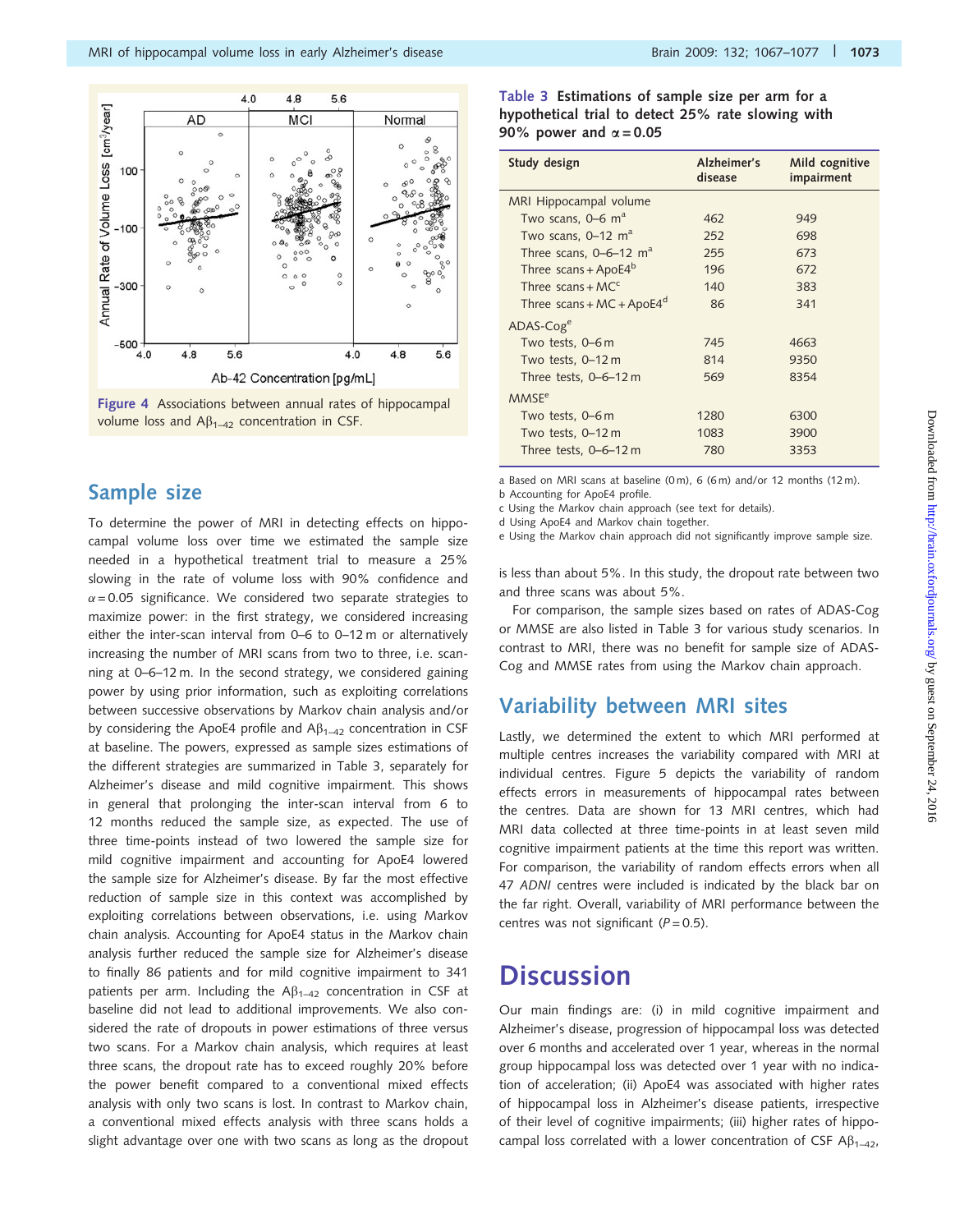

MRI centres. Centres are coded by numbers.

irrespective of ApoE genotype, predominantly in mild cognitive impairment patients. Furthermore, we showed that the power of measuring hippocampal change can be improved by exploiting intrinsic correlations between successive MRI observations. In addition, we showed that site-to-site variations in MRI can effectively be brought to levels similar to single site settings using the rigorous methods of the ADNI.

We found significant hippocampal volume loss in mild cognitive impairment and Alzheimer's disease over only 6 months. All but one other MRI study reported hippocampal loss over such a short period and only for Alzheimer's disease (Barnes et al., 2008b). Furthermore, the prior study conducted MRI at a single centre only, yielding no conclusions for multicentre trials. Nonetheless, our results in Alzheimer's disease and those from this single centre study are intriguingly similar. Our results (average of 0–6 and 6–12 months rate values) expressed as percentage annual change yield 4.5% hippocampal loss in Alzheimer's disease (2–6% within 95% CI) compared with the range 4.35–5.04% that the single centre study reported. For mild cognitive impairment, our results over 6 months yield 2.5% annualized hippocampal loss (2.0–3.3% within 95% CI), in good agreement with reports of most other longitudinal MRI studies of mild cognitive impairment (Jack et al., 2000; Du et al., 2004; Fox et al., 2005; Hashimoto et al., 2005) that used much longer scan intervals, including two multicentre trials (Jack Jr et al., 2008b; van de Pol et al., 2007). The rates of hippocampal loss in our study are also within the range found in a large meta-analysis (Barnes et al., 2008a). It is furthermore re-affirming that our results obtained with a semi-automated method for tracing the hippocampus are comparable with those that employed entirely manual methods (Jack et al., 2000). Taken together, our results imply that an assessment of hippocampal loss over 6 months is possible and this extends to multicentre trials. However, measurement power is clearly sacrificed at shorter intervals as indicated by the larger standard errors for rates from measurements over 6 months compared to those over 12 months. Limited spatial resolution of MRI is likely the main reason for incurring errors at shorter scan intervals. Therefore, longitudinal studies of hippocampal loss should benefit from higher MRI resolution, if it can be afforded. Since a quarter of the participants in the ADNI will also be scanned at 3T parallel to 1.5T but at 20% higher resolution, the impact of image resolution on the power to measure brain volume loss can ultimately been tested. It is surprising that the rate of volume loss in mild cognitive impairment between 6 and 12 months is similar to that in Alzheimer's disease between 0 and 6 months, though some mild cognitive impairment subjects are destined to develop Alzheimer's disease. A possible explanation for this observation is that accelerated volume loss over time is a more prominent feature that separates Alzheimer's disease from mild cognitive impairment than constant volume loss. In addition, the annual percentage change from baseline is lower in mild cognitive impairment than in Alzheimer's disease.

The rates of hippocampal loss also correlated with rates of cognitive decline. In general, Alzheimer's disease and mild cognitive impairment patients with high hippocampal rates also had rapidly increasing ADAS-Cog scores, while the correlation with MMSE scores was weaker. It is possible that cognitive tests that are more specific for hippocampal function show stronger correlations with MRI. Additional analyses that are beyond the scope of this report are warranted to further explore the cognitive correlates of hippocampal volume changes.

We also found significant hippocampal loss in the normal group over 1 year, in agreement with several prior MRI studies (Fox and Schott, 2004; Du et al., 2005; Jack et al., 2005) as well as with autopsy findings of neuronal loss in the ageing hippocampus (West, 1993; Simic et al., 1997). However, to determine if hippocampal loss in normal subjects is already an indication of incipient Alzheimer's disease or other pathologies affecting the hippocampus requires clinical follow-up of the subjects to determine their cognitive decline and ultimate development of Alzheimer's disease.

We found accelerated hippocampal loss in the mild cognitive impairment and Alzheimer's disease groups over a period of 1 year. Accelerated rates of hippocampal loss have previously been reported for mild cognitive impairment (Jack et al., 2008c) and for familial Alzheimer's disease (Ridha et al., 2006), but over periods that ranged from 2 to 5 years. Our finding is also consistent with reports of accelerated loss of whole brain (Chan et al., 2003; Carlson et al., 2008) and clinical studies of accelerated cognitive decline in mild cognitive impairment and early Alzheimer's disease (Mungas et al., 2005; Boyle et al., 2006). To estimate accelerated hippocampal loss, we used a simple quadratic expansion for change that may not accurately reflect the true progression of hippocampal loss. Observations at much more than three time- points, as planned in the ADNI, should help to better characterize the trajectory of accelerated loss. Nonetheless, the finding of accelerating hippocampal loss is important for understanding the natural history of Alzheimer's disease and emphasizes the need for early diagnosis and therapeutic intervention. The fact that we were able to detect accelerated rates over 1-year period has consequences for longitudinal MRI studies with only two time-points. First, such studies may overestimate or underestimate hippocampal loss rates since two serial measurements are indifferent to accelerations. Second, the ability to detect differences may be limited if accelerations vary among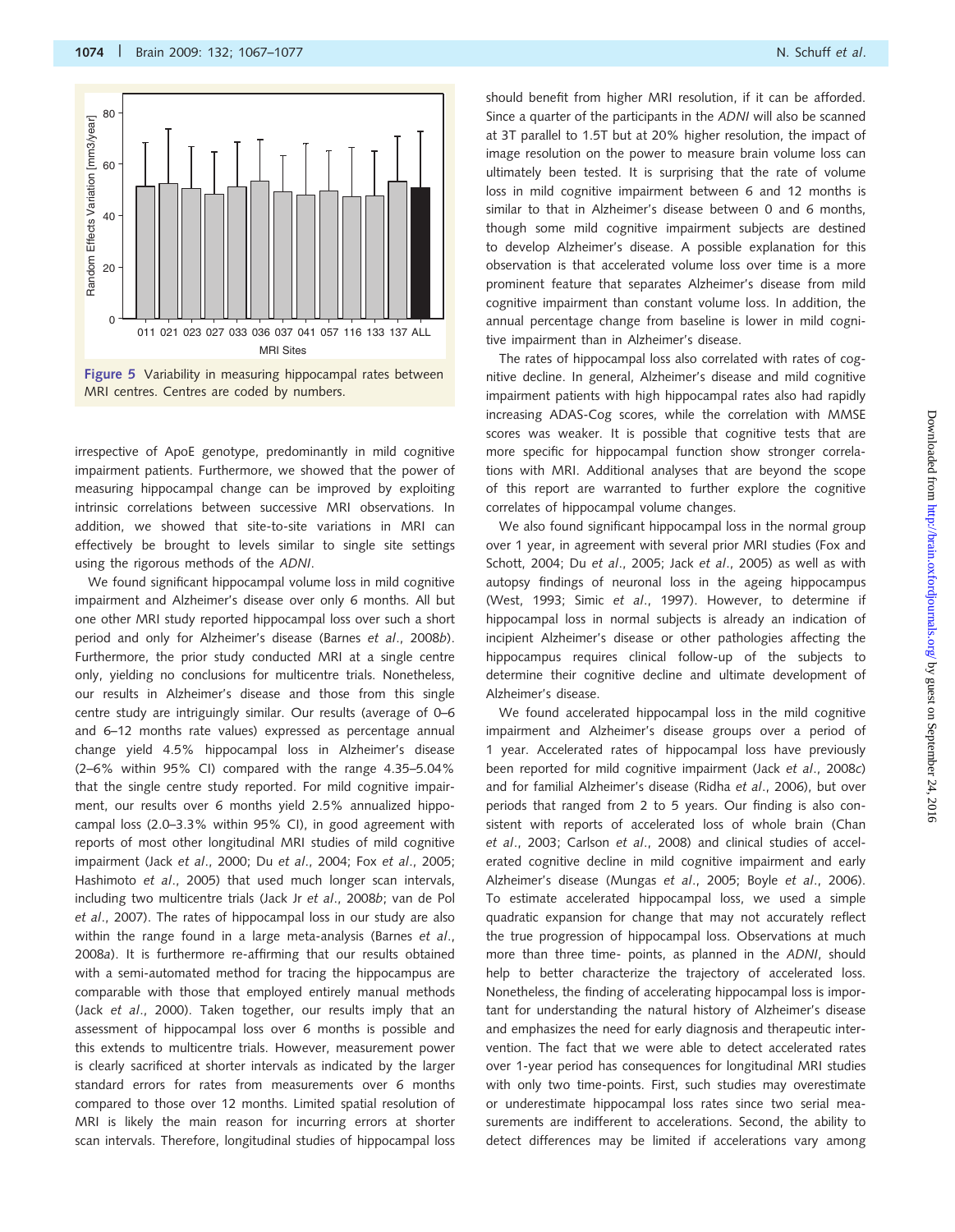subjects. The ADNI is funded to scan each subject multiple times over 3 years to provide more information on longitudinal change.

Our finding that ApoE4 is a modulator of hippocampal loss rates is consistent with other MRI studies (Moffat et al., 2000; Cohen et al., 2001; Jack Jr et al., 2008b; van de Pol et al., 2007), but some studies found no ApoE effect (Laakso et al., 2000). Furthermore, whereas others reported an ApoE4 effect on hippocampal rates for mild cognitive impairment (Jack Jr et al., 2008b), we found it limited to Alzheimer's disease. In a recent crosssectional MRI study of 676 ADNI subjects using tensor-based morphometry (Hua et al., 2008), over half of the Alzheimer's disease and mild cognitive impairment subjects carried the ApoE4 gene, and they showed greater hippocampal and temporal lobe deficits than non-carriers. Around one-sixth of the controls carried the protective ApoE2 gene and showed reduced ventricular expansion, perhaps reflecting a lesser degree of overall brain atrophy. We did not find a significant dose effect of ApoE4 on hippocampal loss rates in contrast to another study (van de Pol et al., 2007). Given our sample size of 226 mild cognitive impairment patients and  $\sim$ 10% within subject variation, we should have been able to detect about 5% difference between carriers and non-carriers with 80% power and at  $\alpha$  = 0.05 significance. One possible explanation for the discrepant ApoE findings in mild cognitive impairment is the notorious heterogeneity of this group, which—in absence of histological evidence for Alzheimer's disease pathology—may include other causes of cognitive complaints, such as mood disorders or cerebrovascular disease that both can impact the hippocampus (Lloyd et al., 2004; Mungas et al., 2005). Nonetheless, our finding suggests that presence of ApoE4 exacerbates the impact of Alzheimer's disease on the hippocampus. Alzheimer's disease cohorts of future therapeutic trials could be enriched by including specifically patients who carry ApoE4 and are likely to have small hippocampi and high rates of hippocampal loss.

We also found a marked association between higher rates of hippocampal loss and decreased concentration of  $AB_{1-42}$  in CSF, predominantly in the mild cognitive impairment group, whereas for t-tau we found only a trend in the Alzheimer's disease group and for p-tau no significant association in any of the groups.  $\mathsf{AB}_{1-42}$  and tau concentrations in CSF represent the earliest and most intensely studied biochemical markers of Alzheimer's disease (Frank et al., 2003; Grossman et al., 2005). How well these biomarkers reflect an autopsy-confirmed dementia diagnosis has intensely been studied (Clark et al., 2003). Both proteins are directly linked to the two hallmark lesions of Alzheimer's disease,  $AB_{1-42}$  with amyloid plaques and tau (t-tau and p-tau) with neurofibrillary tangles (Clark et al., 2006). Numerous studies have documented reduced  $AB_{1-42}$ and increased p-tau in CSF in Alzheimer's disease patients (see Clark et al., 2008 for review). But only two prior MRI studies compared CSF biomarkers with hippocampal loss rates in a small pool of subjects. Consistent with our findings, de Leon et al. (2006) reported greater hippocampal loss with greater  $AB_{1-42}$ decrease. In contrast to our results in mild cognitive impairment, they also found significantly greater hippocampal loss with increased p-tau but their study included only nine mild cognitive impairment subjects. Hampel et al. (2005), studying Alzheimer's disease, found increased hippocampal rates correlated with increased p-tau in 22 patients, while we found only a trend. Our finding that increased rates of hippocampal loss correlate with decreased  $\mathsf{AB}_{1-42}$  in a large number of mild cognitive impairment patients is particularly interesting, because  $AB_{1-42}$  is directly related to Alzheimer's disease pathology. It is also important to note that the association between high hippocampal rates and reduced CSF  $\mathsf{AB}_{1-42}$  was independent of the ApoE profile, implying that CSF  $AB_{1-42}$  levels and rates of hippocampal loss are directly linked. The results support the view that high rates of hippocampal loss in mild cognitive impairment indicate Alzheimer's disease pathology. Since the hippocampus is spared from early amyloid burden (Silbert et al., 2003), the correlation between high rates of hippocampal loss and decreased CSF  $AB_{1-42}$ , further implies that the two measures provide complimentary information about the presence of Alzheimer's disease pathology. However, the diagnostic value of the measures used together remains unclear, because each measure can also change in other pathological conditions, such as Lewy body dementia (Clark et al., 2003).

Using a Markov chain model to analyse hippocampal change, we showed that intrinsic correlations between successive MRI observations exist and can be exploited to reduce within subject variability and consequently improve measurement power. The impact on power was substantial despite the fact that we performed hippocampal tracing independently for each time-point. The results imply that image processing algorithms that utilize correlations between observations, i.e. by using the hippocampal boundaries from past MRI scans as priors for tracing the boundaries in a new MRI scan, should be superior to those algorithms that do not employ priors. However, the approach also has limitations, as our results indicate. For instance, the Markov chain approach did not benefit the analysis of data from the normal group as much as the analysis of the mild cognitive impairment or Alzheimer's disease group, presumably because errors in assessing the small volume changes in normal subjects were random and dominated systematic biological changes. At the other end, the benefit of a Markov chain analysis was also less effective for Alzheimer's disease than for mild cognitive impairment data, presumably because the volume changes in Alzheimer's disease patients were sufficiently large to incur fewer errors to begin with. Since each subject in the ADNI study will ultimately have multiple successive MRI scans, it will be possible to evaluate the benefit of analysis using Markov chain models in more detail.

Our results demonstrate that for studies of hippocampal rates site-to-site variations in MRI can effectively be controlled using the rigorous methods of the ADNI. The result is important, because multiple MRI centre settings are indispensable for large studies, such as clinical trials with hundreds of subjects. Since additional variability is inevitably introduced in multiple MRI site settings compared to a single site setting, which is more common for investigational study use, we were also interested in comparing the powers of multisite and single site studies to detect a certain level of atrophy rates. Based on the site-to-site variations shown in Fig. 5, we estimated that 80% power of this multisite study of 47 MRI sites translates roughly into 87% power if the same study with the same population and number of subjects was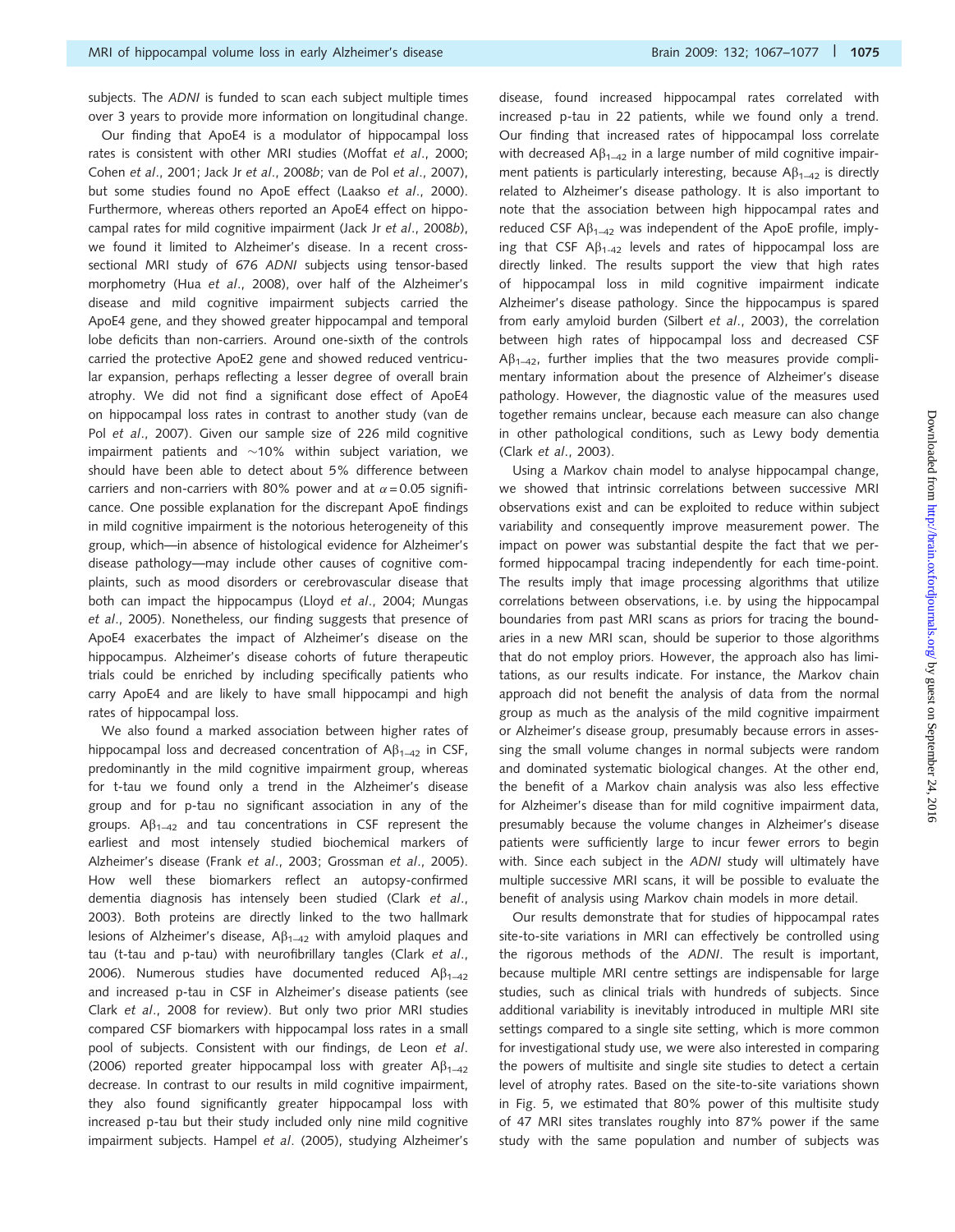conducted at the 'best' single MRI site in this study (#116 in Fig. 5) with the least variability of all sites. Although the result implies a benefit in power from a single site, as expected, the gain overall seems small, especially if one considers that the other participating sites in this study have smaller benefit margins since they show greater variability than the 'best' single site. In summary, the result attests to the effectiveness of the rigorous control methods developed by the ADNI. Our power estimations also show that MRI consistently provides greater power to measure progression than cognitive tests, such as ADAS-Cog or MMSE. Furthermore, some additional power can be gained by measuring hippocampal change at more timepoints and by considering whether patients carry ApoE4.

Several limitations ought to be mentioned: First, mild cognitive impairment and normal subjects have not been followed long enough to determine the incidence of incipient Alzheimer's disease in each respective group. The rates and accelerations for these groups may therefore be biased toward higher values if many subjects with preclinical Alzheimer's disease were included. Furthermore, clinical criteria are always imperfect and some subjects in a mild stage of disease can be difficult to classify. However, the ADNI utilizes the rigorous diagnostic criteria of therapeutic trials which are one of the best available. The chance of a major bias of the results due to clinical misdiagnosis is small. Second, white matter lesions, an indication for cerebrovascular disease, were not accounted for. As previous studies showed white matter lesions can be associated with hippocampal atrophy (Fein et al., 2000), our results could at least in part be related to vascular disease. Third, since the algorithm to measure the hippocampus utilizes information from the rest of the brain, changes in other brain regions as well as image artefacts could have mimicked hippocampal variations. Completely manual measurements of the hippocampus might therefore lead to a different outcome.

In conclusion, the demonstration of hippocampal loss in mild cognitive impairment and Alzheimer's disease patients over 6 months and accelerated loss over 12 months illustrates the power of MRI to track morphological brain changes over time in a large multisite setting. Furthermore, our finding of higher hippocampal loss in presence of ApoE4 and reduced CSFA $\beta_{1-42}$ supports the concept that increased hippocampal loss is an indicator of Alzheimer's disease pathology and a potential marker to assess therapeutic interventions in Alzheimer's disease.

# Supplementary material

Supplementary material is available at Brain online.

# Acknowledgements

We are indebted to Drs Laurel Beckett, UC San Diego, Danielle Harvey, UC Davis and John Kornak, UC San Francisco for statistical support. Data collection and sharing for this project was funded by the Alzheimer's Disease Neuroimaging Initiative (ADNI; Principal Investigator: M.W.).

# Funding

The ADNI is funded by the National Institute on Aging, the National Institute of Biomedical Imaging and Bioengineering (NIBIB), and through generous contributions from the following: Pfizer Inc., Wyeth Research, Bristol-Myers Squibb, Eli Lilly and Company, GlaxoSmithKline, Merck & Co. Inc., AstraZeneca AB, Novartis Pharmaceuticals Corporation, Alzheimer's Association, Eisai Global Clinical Development, Elan Corporation plc, Forest Laboratories, Innogenetics, NV, Ghent, Belgium, and the Institute for the Study of Aging, with participation from the U.S. Food and Drug Administration. Industry partnerships are coordinated through the Foundation for the National Institutes of Health. The grantee organization is the Northern California Institute for Research and Education, and the study is coordinated by the Alzheimer's Disease Cooperative Study at the University of California, San Diego. The ADNI data are disseminated by the Laboratory of Neuro Imaging at the University of California, Los Angeles. Funding to pay the Open Access publication charges for this article was provided by the Alzheimer's Disease Neuroimaging Initiative National Institutes of Health (U01 AG024904 to M.W.).

### References

- Barnes J, Bartlett JW, van de Pol LA, Loy CT, Scahill RI, Frost C, et al. A metaanalysis of hippocampal atrophy rates in Alzheimer's disease. Neurobiol Aging 2008a [Epub ahead of print; doi:10.1016/j.neurobiolaging. 2008.01.010].
- Barnes J, Scahill RI, Frost C, Schott JM, Rossor MN, Fox NC. Increased hippocampal atrophy rates in Alzheimer's disease over 6 months using serial MR imaging. Neurobiol Aging 2008b; 29: 1199–203.
- Boyle PA, Wilson RS, Aggarwal NT, Tang Y, Bennett DA. Mild cognitive impairment: risk of Alzheimer disease and rate of cognitive decline. Neurology 2006; 67: 441–5.
- Braak H, Braak E. Evolution of neuronal changes in the course of Alzheimer's disease. J Neural Transm Suppl 1998; 53: 127–40.
- Carlson NE, Moore MM, Dame A, Howieson D, Silbert LC, Quinn JF, et al. Trajectories of brain loss in aging and the development of cognitive impairment. Neurology 2008; 70: 828–33.
- Chan D, Janssen JC, Whitwell JL, Watt HC, Jenkins R, Frost C, et al. Change in rates of cerebral atrophy over time in early-onset Alzheimer's disease: longitudinal MRI study. Lancet 2003; 362: 1121–2.
- Christensen GE, Joshi SC, Miller MI. Volumetric transformation of brain anatomy. IEEE Trans Med Imaging 1997; 16: 864–77.
- Clark CM, Davatzikos C, Borthakur A, Newberg A, Leight S, Lee VM, et al. Biomarkers for early detection of Alzheimer pathology. Neurosignals 2008; 16: 11–8.
- Clark CM, Pratico D, Shaw L, Leight S, Xie S, Gu A, et al. Biochemical biomarkers of late-life dementia. Alzheimer's & Dementia 2006; 2: 287–93.
- Clark CM, Xie S, Chittams J, Ewbank D, Peskind E, Galasko D, et al. Cerebrospinal fluid tau and beta-amyloid: how well do these biomarkers reflect autopsy-confirmed dementia diagnoses? Arch Neurol 2003; 60: 1696–702.
- Cohen RM, Small C, Lalonde F, Friz J, Sunderland T. Effect of apolipoprotein E genotype on hippocampal volume loss in aging healthy women. Neurology 2001; 57: 2223–8.
- de Leon MJ, DeSanti S, Zinkowski R, Mehta PD, Pratico D, Segal S, et al. Longitudinal CSF and MRI biomarkers improve the diagnosis of mild cognitive impairment. Neurobiol Aging 2006; 27: 394–401.
- Du AT, Schuff N, Chao LL, Kornak J, Jagust WJ, Kramer JH, et al. White matter lesions are associated with cortical atrophy more than entorhinal and hippocampal atrophy. Neurobiol Aging 2005; 26: 553–9.